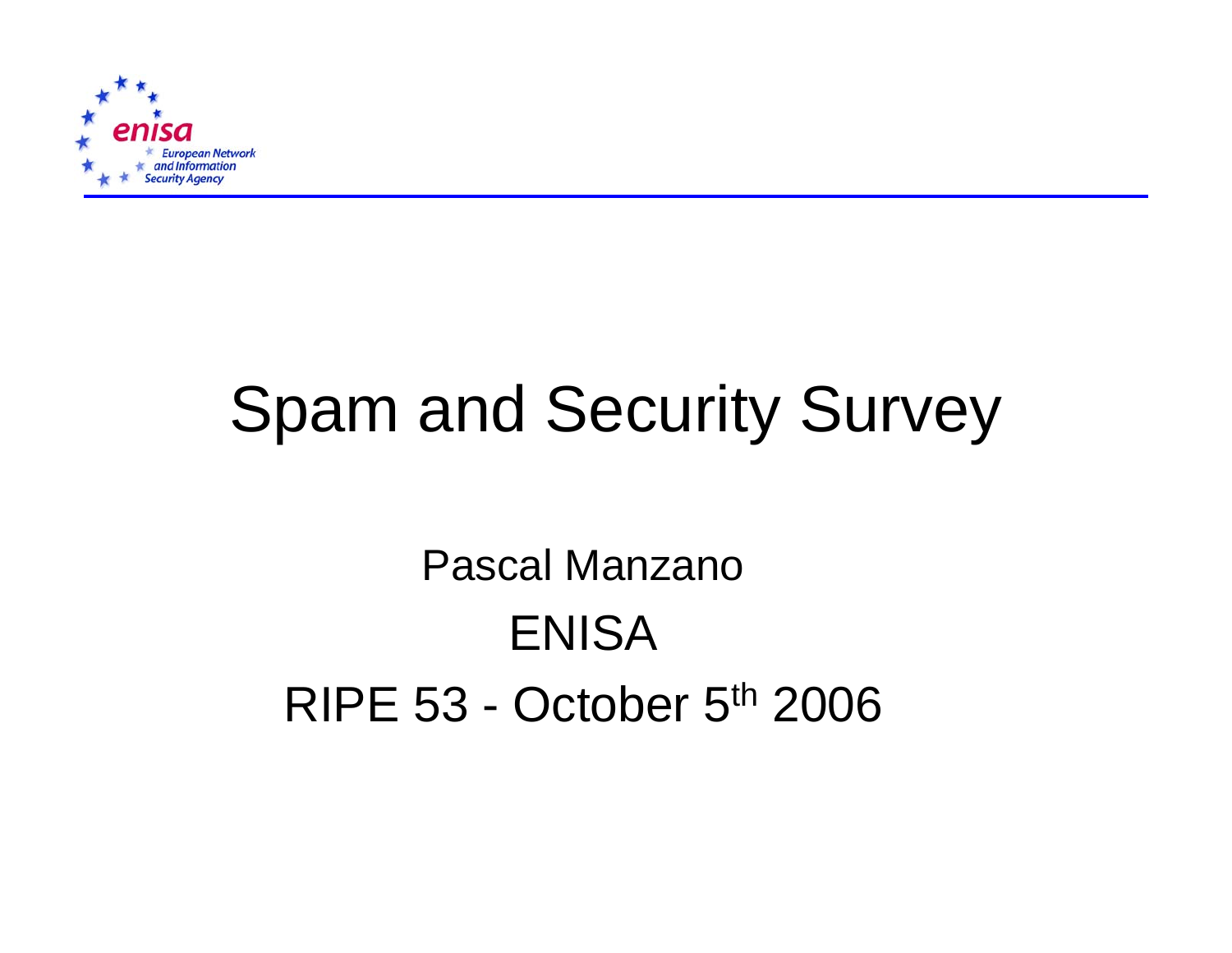

- Part of ENISA's Work Program 2006
- Title: "Survey on Industry Measures taken to comply with National Measures implementing Provisions of the Regulatory Framework for Electronic Communications relating to the Security of Services"
- Request from Commission in 2005 asked for early results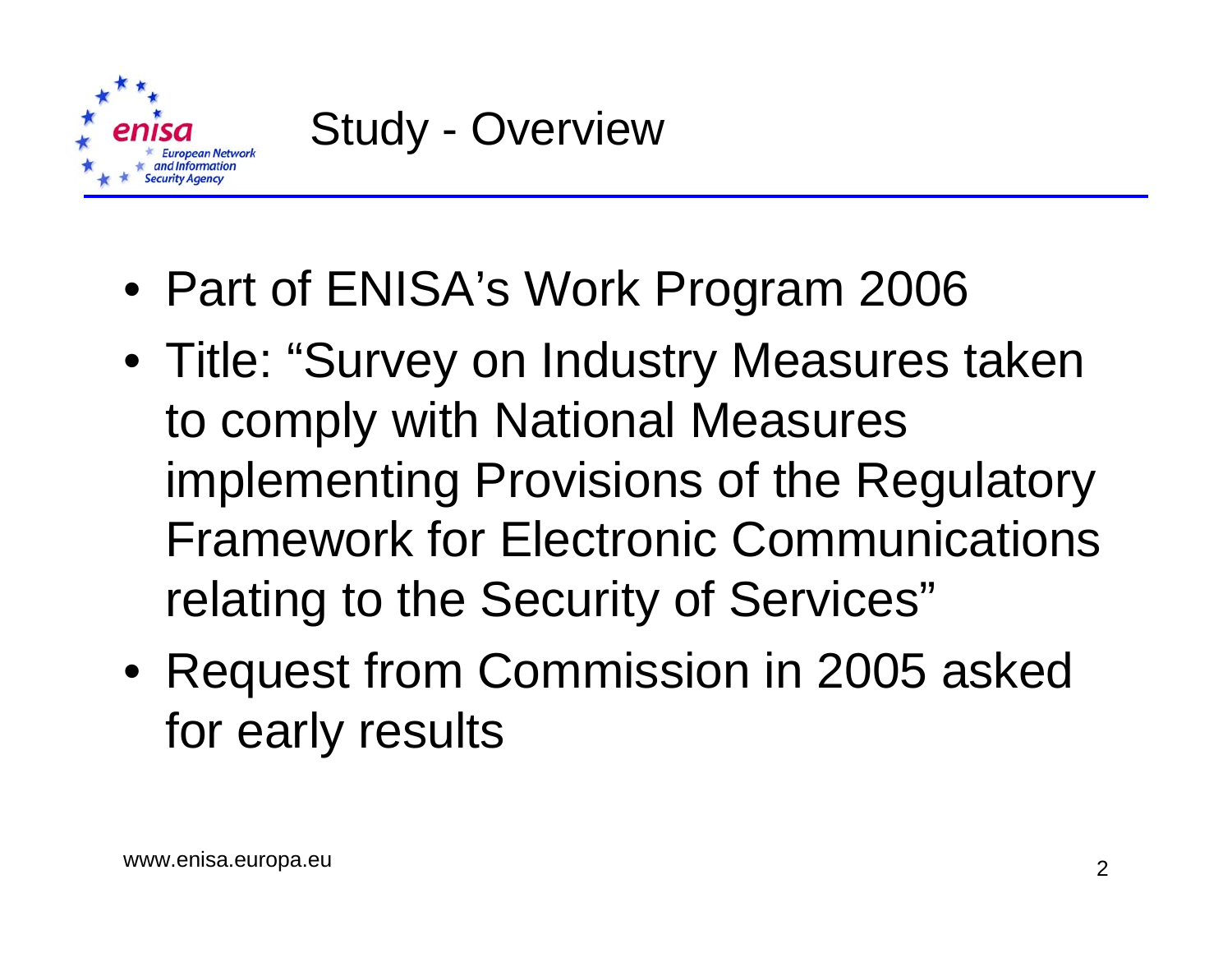

### Shaping information security and anti-spam measures in Europe

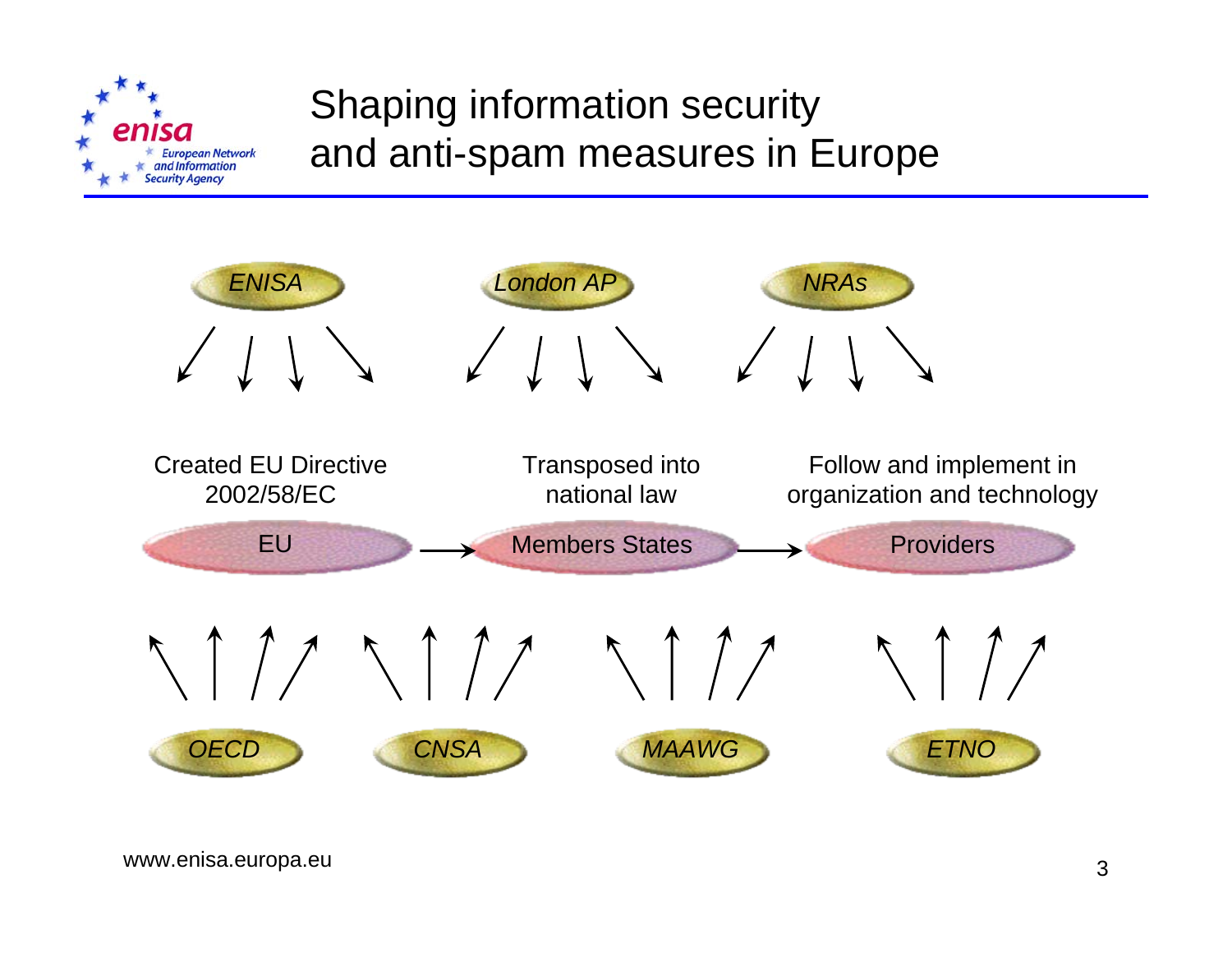

Which of the following measures do you take in order to improve security of your services?

#### **Organizational Measures**

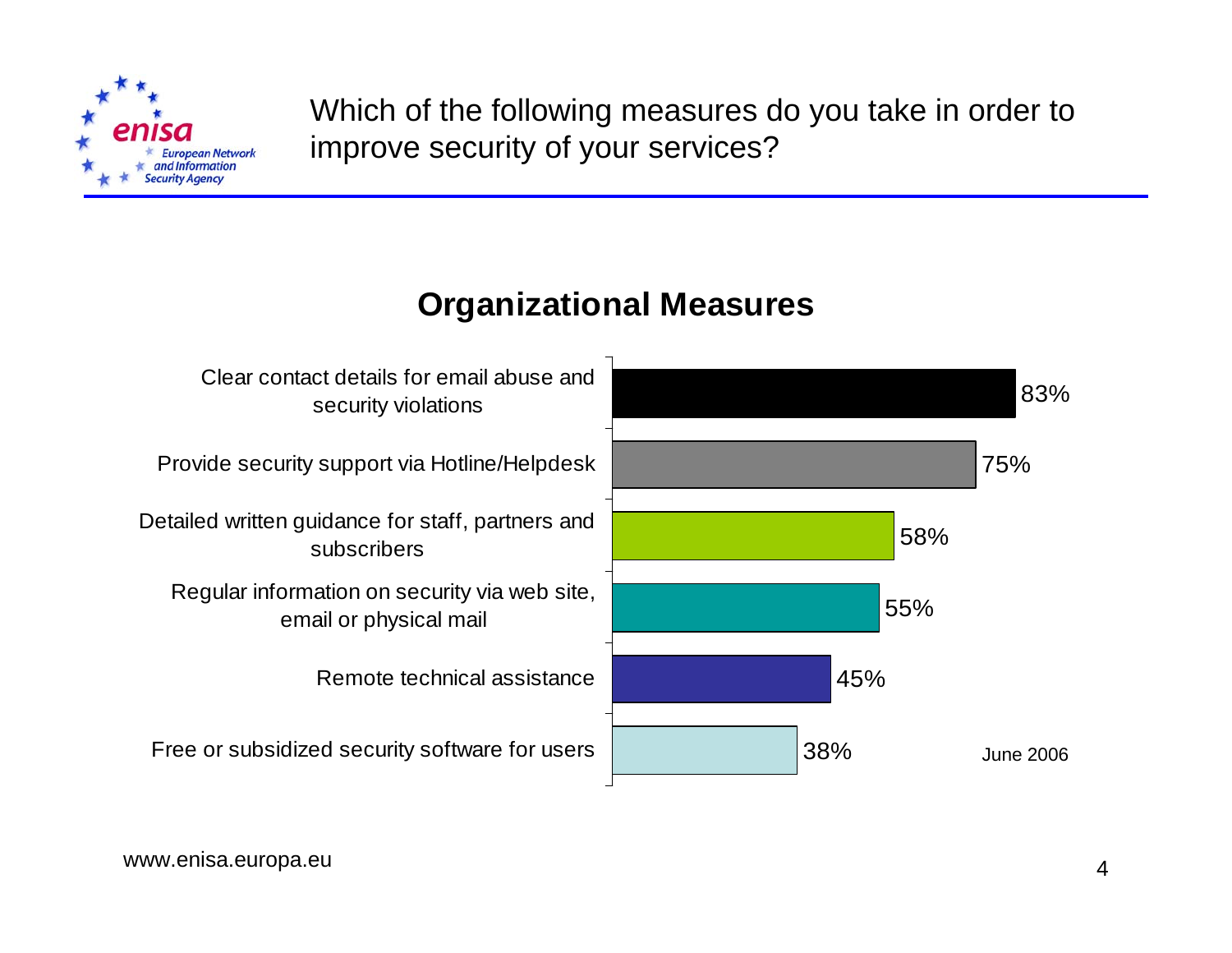

Which of the following measures do you take in order to improve security of your services?

#### **Technical Measures**

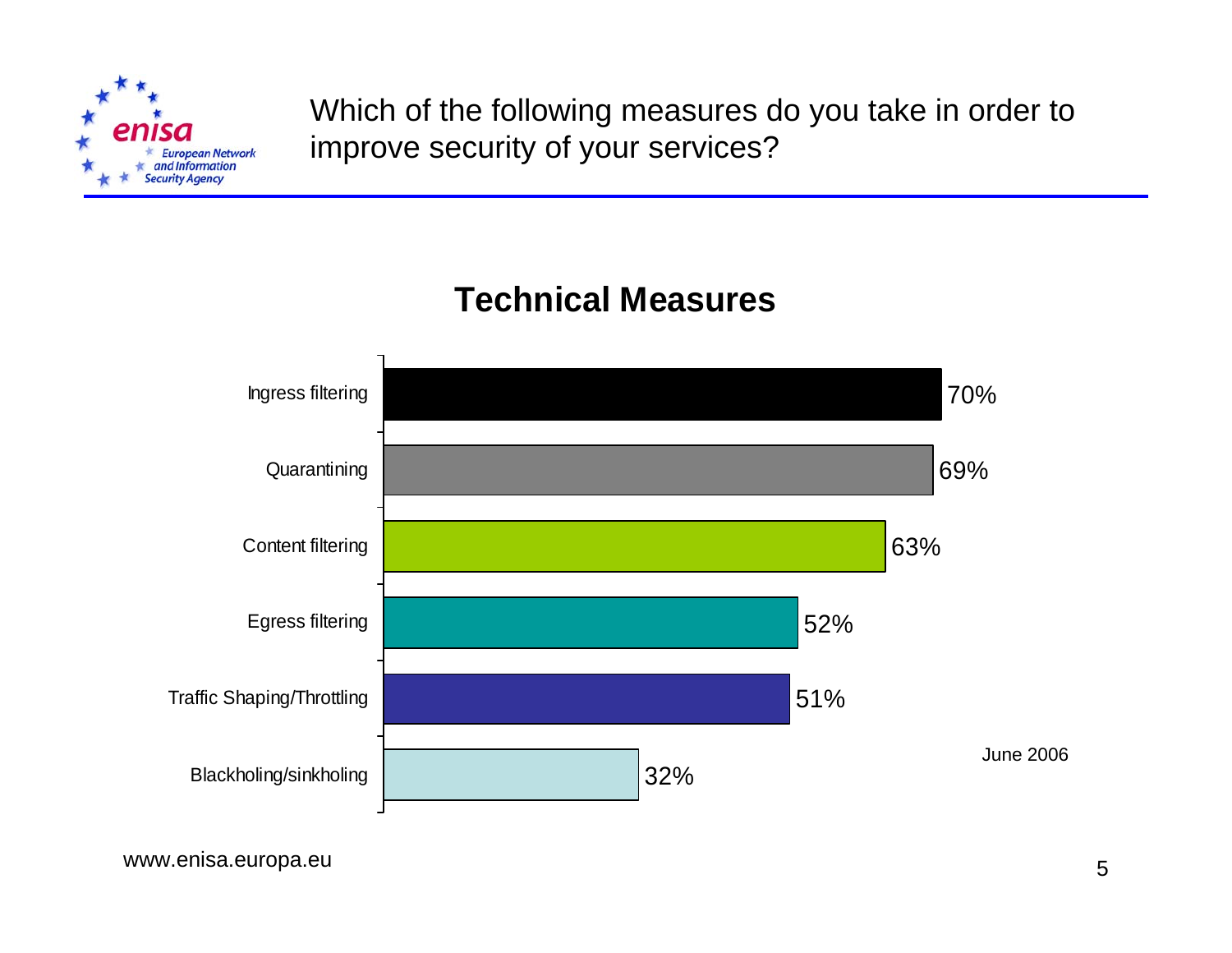

What measures did you put in place to prevent your customers from **sending** unsolicited communications (spam)?

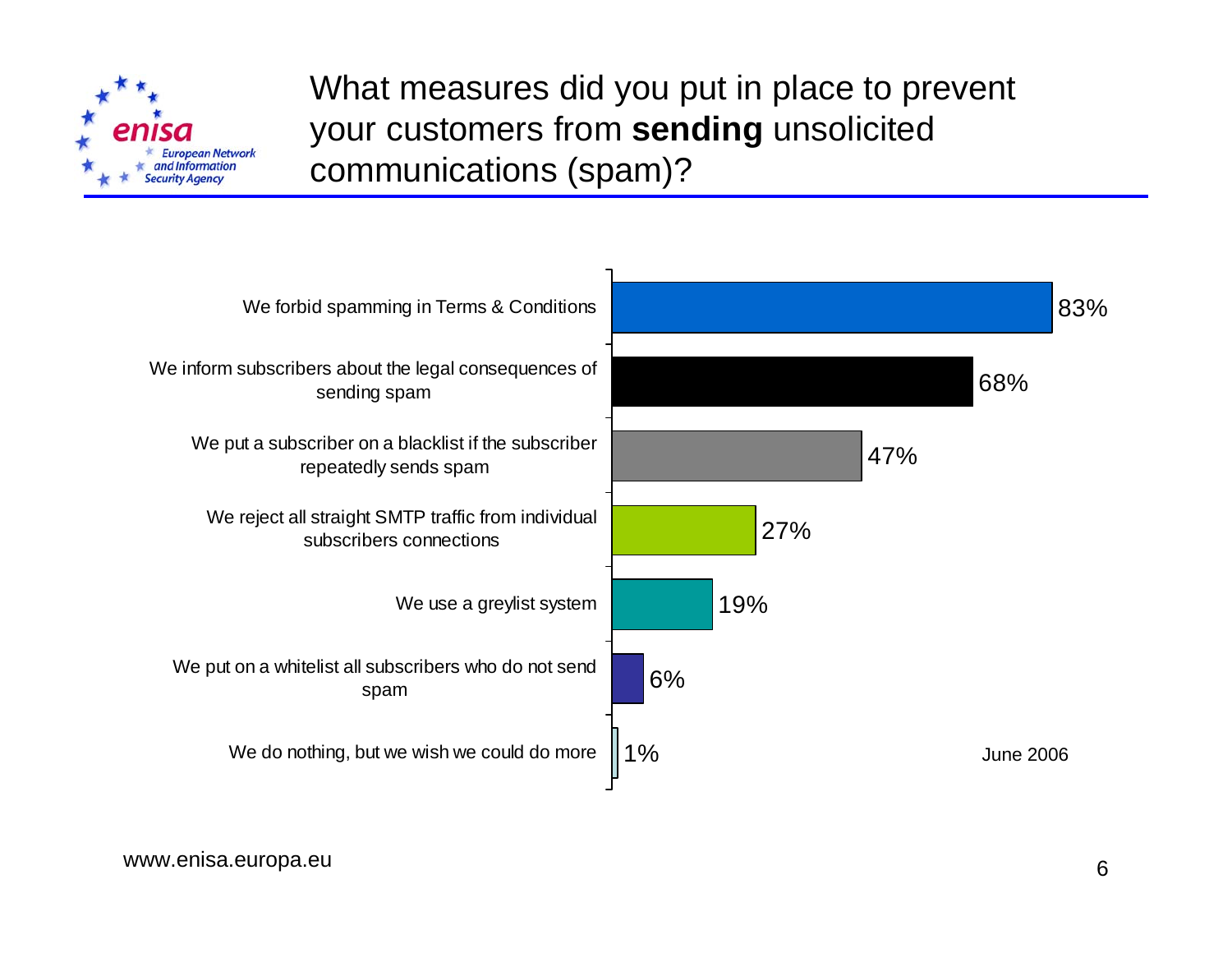

What measures did you put in place to protect your customers from **receiving** unsolicited communications (spam)?



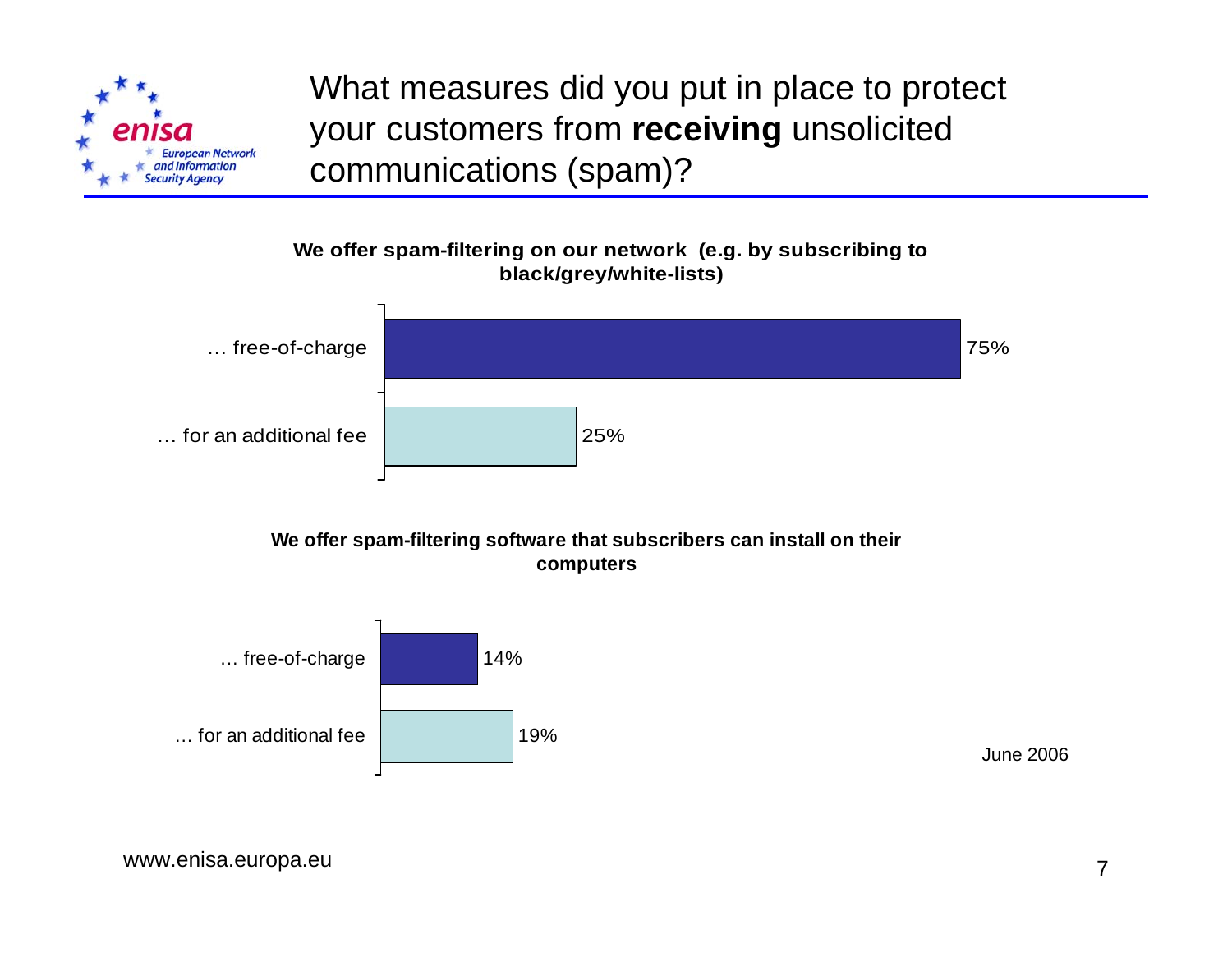

## Study - Summary